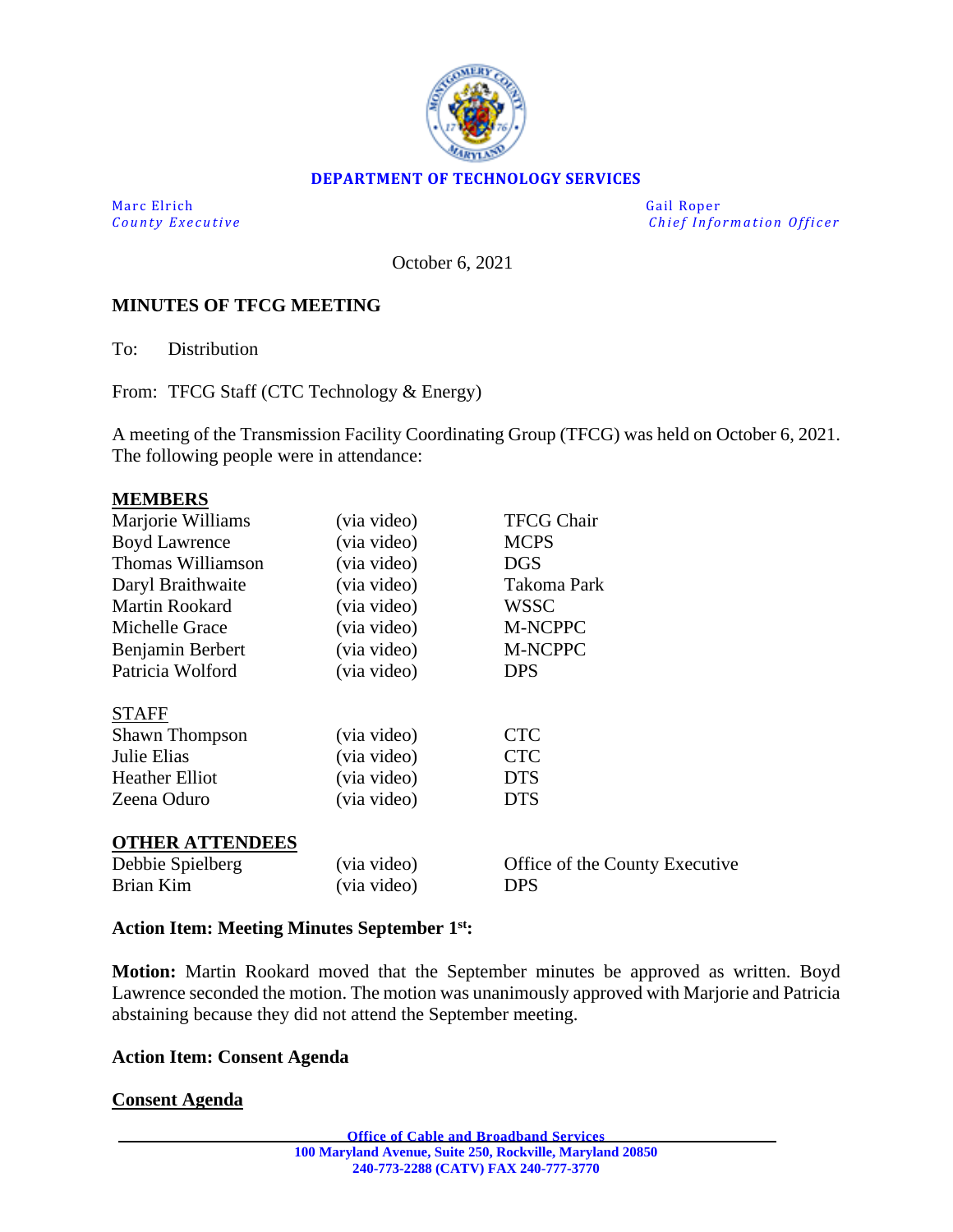Minutes of TFCG Meeting Held October 6, 2021 Page 2 of 10

*1. Application Number:* 2020121338 *Type:* Minor Modification *Received (date):* 12/14/2020

*Revised:* 12/28/2020 *Revised:* 5/6/2021 *Revised:* 8/24/2021 *Revised:* 8/25/2021 *Revised:* 9/7/2021

*Applicant:* Smartlink LLC on behalf of AT&T Wireless *Full Corporate Name of the Facility Owner:* New Cingular Wireless PCS, LLC *Site Name/Location:* Tri-State Stone Quarry*/* 8200 Seven Locks Rd, Bethesda *Zoning Standard:* R-200 *Property Owner:* Ben Porto & Son LTD *Description:* AT&T proposes to remove (6) existing antennas and (6) existing RRHs and install (6) new antennas and (9) new RRHs on an existing 154' monopole. *Tower Coordinator Recommendation:* Recommended. Recommendation is subject to compliance with all applicable laws. [https://montgomerycountytfcg.s3.amazonaws.com/Applications/MC2020121338+Applic](https://montgomerycountytfcg.s3.amazonaws.com/Applications/MC2020121338+Application.pdf) [ation.pdf](https://montgomerycountytfcg.s3.amazonaws.com/Applications/MC2020121338+Application.pdf)

*2. Application Number:* 2021021387 *Type:* Minor Modification *Received (date):* 2/8/2021 *Revised:* 5/6/2021 *Revised:* 9/14/2021

*Revised:* 9/22/2021

*Applicant:* Smartlink LLC on behalf of AT&T Wireless

*Full Corporate Name of the Facility Owner:* New Cingular Wireless PCS, LLC *Site Name/Location:* Carver Tower*/* 2647 University Blvd West, Silver Spring *Zoning Standard:* CR-5.0 *Property Owner:* Bajwa Property Management LLC *Description:* AT&T proposes to REMOVE (4) existing antennas and (6) RRHs and INSTALL (6) new antennas and (12) new RRHs.

*Tower Coordinator Recommendation:* Recommended. Recommendation is subject to compliance with all applicable laws.

[https://montgomerycountytfcg.s3.amazonaws.com/Applications/MC2021021387+Applic](https://montgomerycountytfcg.s3.amazonaws.com/Applications/MC2021021387+Application.pdf) [ation.pdf](https://montgomerycountytfcg.s3.amazonaws.com/Applications/MC2021021387+Application.pdf)

*3. Application Number:* 2021051465 *Type:* Minor Modification *Received (date):* 5/18/2021

*Revised:* 8/4/2021 *Revised:* 8/17/2021 *Revised:* 9/24/2021

*Applicant:* Advantage Engineers on behalf of T-Mobile *Site Name/Location:* MDOT-Kensington*/* 9200 Kensington Pkwy I-495 & Connecticut Avenue (9200 Kensington Pkwy), Kensington *Zoning Standard:* R-90 *Property Owner:* MDOT / State Hwy Admin. *Description:* Remove (3) & add (6) antennas, remove (3) & add (6) RRUs, and remove (1)  $\&$  add (2) equipment cabinets *Tower Coordinator Recommendation:* Recommended. Recommendation is subject to compliance with all applicable laws.

[https://montgomerycountytfcg.s3.amazonaws.com/Applications/MC2021051465+Applic](https://montgomerycountytfcg.s3.amazonaws.com/Applications/MC2021051465+Application.pdf) [ation.pdf](https://montgomerycountytfcg.s3.amazonaws.com/Applications/MC2021051465+Application.pdf)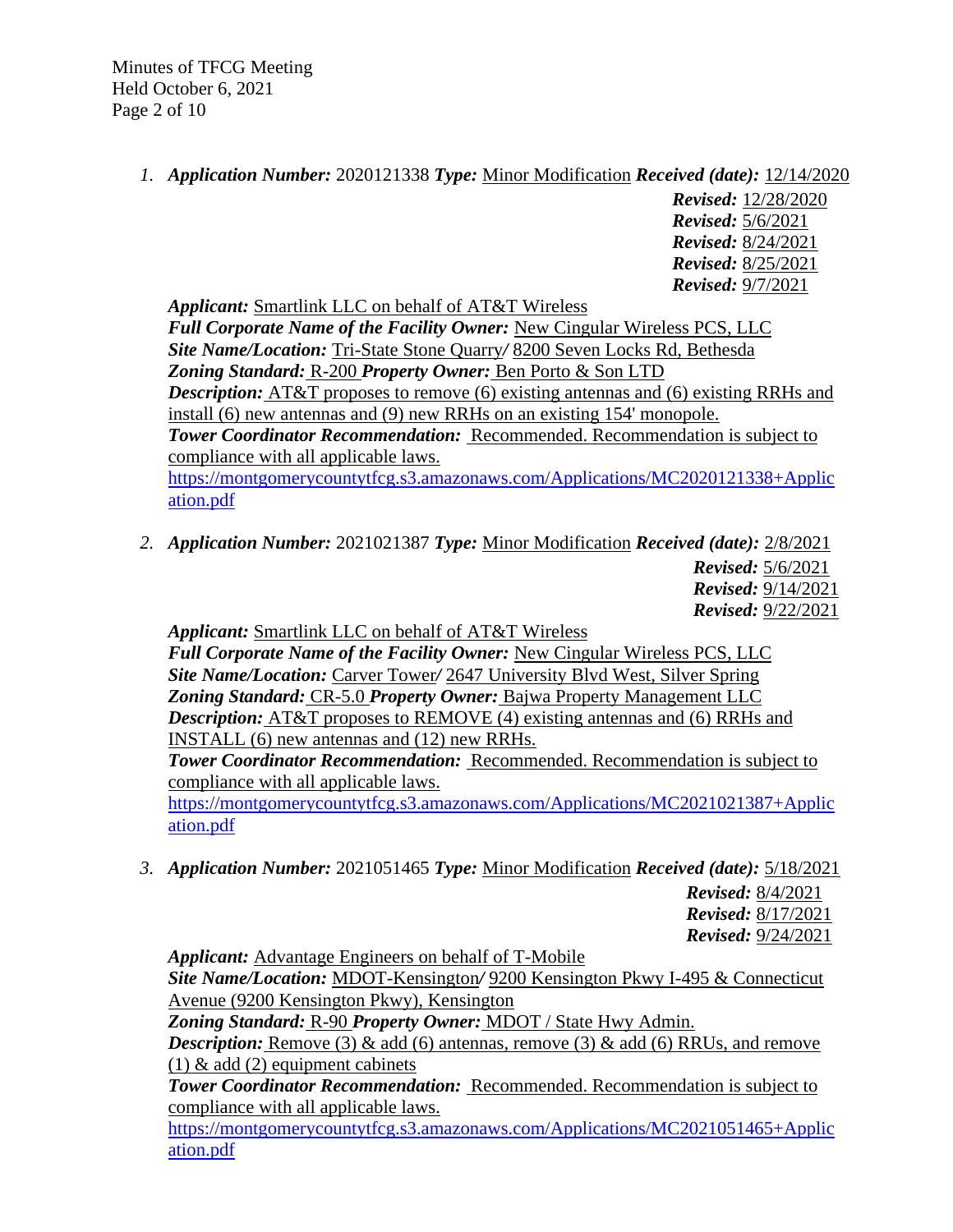Minutes of TFCG Meeting Held October 6, 2021 Page 3 of 10

*4. Application Number:* 2021061471 *Type:* Minor Modification *Received (date):* 6/2/2021

*Revised:* 7/23/2021 *Revised:* 8/24/2021 *Revised:* 8/30/2021 *Revised:* 9/16/2021

*Applicant:* Smartlink LLC on behalf of AT&T Wireless

*Full Corporate Name of the Facility Owner:* New Cingular Wireless PCS, LLC *Site Name/Location:* WSSC Damascus Plant*/* 23730 Log House Rd, Gaithersburg *Zoning Standard:* RE-2 *Property Owner:* WSSC

*Description:* AT&T proposes to REMOVE (6) existing antennas and (6) existing RRHs and INSTALL (6) new antennas and (9) new RRHs. They will also REMOVE existing antenna mounts and INSTALL new antenna mounts.

*Tower Coordinator Recommendation:* Recommended. Recommendation is subject to compliance with all applicable laws.

[https://montgomerycountytfcg.s3.amazonaws.com/Applications/MC2021061471+Applic](https://montgomerycountytfcg.s3.amazonaws.com/Applications/MC2021061471+Application.pdf) [ation.pdf](https://montgomerycountytfcg.s3.amazonaws.com/Applications/MC2021061471+Application.pdf)

*5. Application Number:* 2021081524 *Type:* Minor Modification *Received (date):* 8/9/2021 *Revised:* 9/1/2021 *Revised:* 9/10/2021

*Applicant:* NB+C on behalf of T-Mobile

*Site Name/Location:* JFK High School*/* 1901 Randolph Rd, Silver Spring *Zoning Standard:* R-90 *Property Owner:* MCPS

*Description:* T-Mobile proposes to replace (3) antennas, (3) radios, and (2) cabinets at the existing telecommunications facility.

*Tower Coordinator Recommendation:* Recommended on condition the applicant provides written approval from MCPS Staff of the attachments at the time of permitting. Recommendation is subject to compliance with all applicable laws.

[https://montgomerycountytfcg.s3.amazonaws.com/Applications/MC2021081524+Applic](https://montgomerycountytfcg.s3.amazonaws.com/Applications/MC2021081524+Application.pdf) [ation.pdf](https://montgomerycountytfcg.s3.amazonaws.com/Applications/MC2021081524+Application.pdf)

*6. Application Number:* 2021081534 *Type:* Minor Modification *Received (date):* 8/13/2021 *Revised:* 9/22/2021

*Applicant:* Advantage Engineers on behalf of T-Mobile

*Site Name/Location:* Trinity United Methodist Church*/* 13700 Schaefer Rd, Germantown *Zoning Standard:* R-200 *Property Owner:* Trinity United Methodist Church *Description:* Add (3) antennas (3 AIR 6449 B41), remove (3) & add (3) RRUs (3 4424 B25 RRU), add (1) 6160 equipment cabinet & (1) B160 battery cabinet, and other associated equipment on existing rooftop.

*Tower Coordinator Recommendation:* Recommended. Recommendation is subject to compliance with all applicable laws.

[https://montgomerycountytfcg.s3.amazonaws.com/Applications/MC2021081534+Applic](https://montgomerycountytfcg.s3.amazonaws.com/Applications/MC2021081534+Application.pdf) [ation.pdf](https://montgomerycountytfcg.s3.amazonaws.com/Applications/MC2021081534+Application.pdf)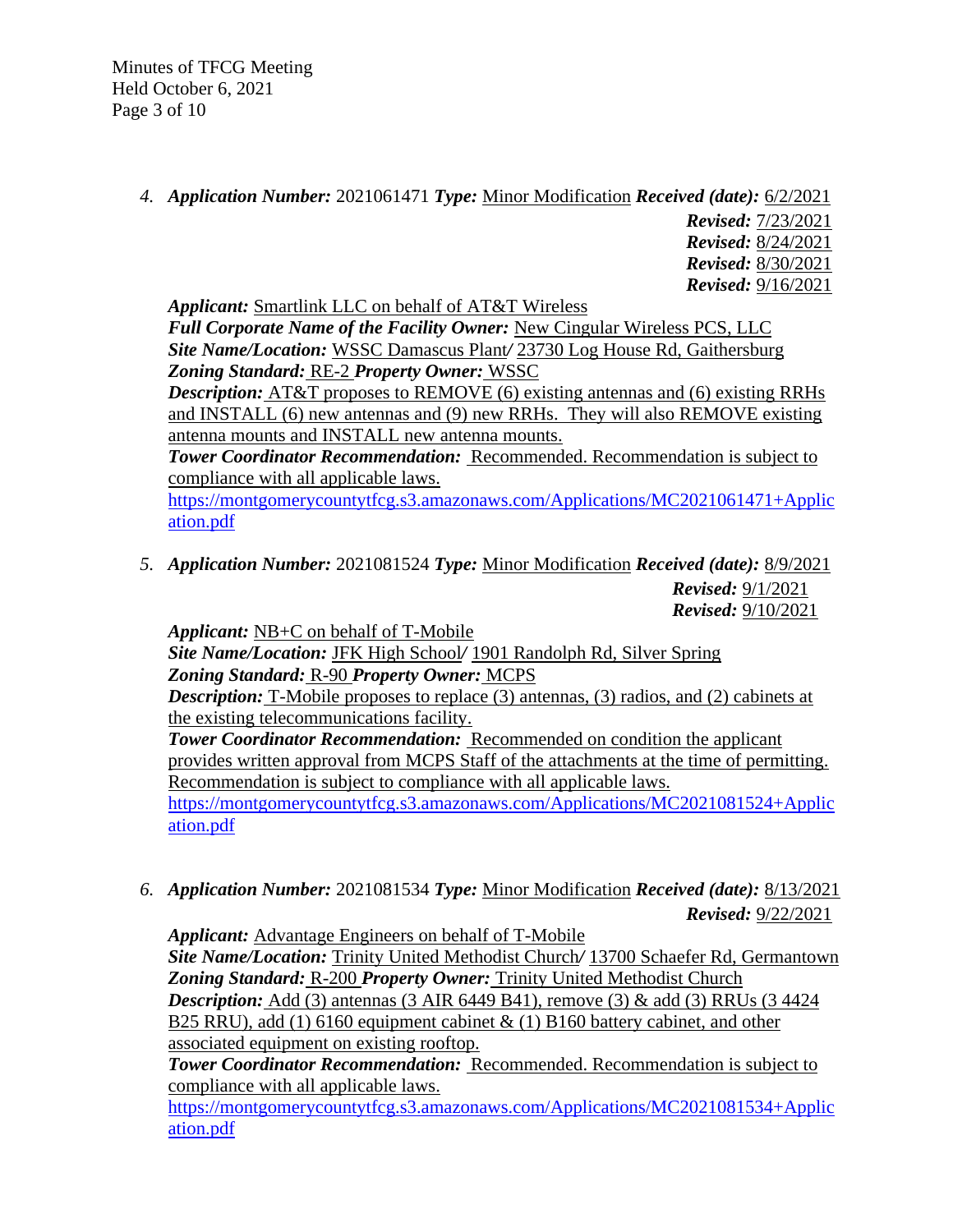*7. Application Number:* 2021081535 *Type:* Minor Modification *Received (date):* 8/24/2021 *Revised:* 8/27/2021

*Applicant:* Site Link Wireless on behalf of Verizon Wireless

*Site Name/Location:* Teppanyaki Grill and Buffet*/* 5520 Randolph Rd, Rockville *Zoning Standard:* CR-3.0 C-1.5 R-2.5 H-200 *Property Owner:* Washington Real Estate Investment Trust

**Description:** This is an existing rooftop site with a height of 28' and a parapet height of 30'. Verizon proposes to modify their existing installation at the 33' RAD center by removing and replacing (1) antenna. The proposed new antenna will be (1) Samsung AT1K04 (16.8"x9.6"x6.9"). They will also remove and replace (1) RRH. The new RRH will be Samsung AWS/PCS 160W RF4402D-D1A.

*Tower Coordinator Recommendation:* Recommended. Recommendation is subject to compliance with all applicable laws.

[https://montgomerycountytfcg.s3.amazonaws.com/Applications/MC2021081535+Applic](https://montgomerycountytfcg.s3.amazonaws.com/Applications/MC2021081535+Application.pdf) [ation.pdf](https://montgomerycountytfcg.s3.amazonaws.com/Applications/MC2021081535+Application.pdf)

*8. Application Number:* 2021081539 *Type:* Minor Modification *Received (date):* 8/23/2021

*Revised:* 9/10/2021 *Revised:* 9/20/2021

*Applicant:* Network Building + Consulting on behalf of T-Mobile *Site Name/Location:* Pepco 637-S*/* 12900 Piney Meeting House Rd, Potomac *Zoning Standard:* RE-2 *Property Owner:* Potomac Electric Power Co *Description:* Project involves removing (6) existing panel antennas, (9) existing TMA's, (1) existing 2106 equipment cabinet, (3) existing RRH, (14) 1-1/4" existing coax, (4) existing 7/8" coax; (6) existing 1-5/8" coax are to remain; while installing (9) proposed antennas (3 COMMSCOPE VV-65A-R1, 3 ERICCSON AIR6449 B41, 3 RFS APXVALL24\_43-U-NA20),(6) proposed RH ((3) 4460 B25+B66 and (3) 4480 B71+B85)), (6) proposed hybrid cables-Ericsson 6x24 HCS, (2) proposed equipment cabinets ((1) Ericsson B160 battery cabinet and (1) Ericsson 6160 Equipment cabinet, and (9) proposed concrete bollards; modify/reinforce existing mount, modify/reinforce existing wood equipment platform, replace panel and disconnect. *Tower Coordinator Recommendation:* Recommended. Recommendation is subject to

compliance with all applicable laws.

[https://montgomerycountytfcg.s3.amazonaws.com/Applications/MC2021081539+Applic](https://montgomerycountytfcg.s3.amazonaws.com/Applications/MC2021081539+Application.pdf) [ation.pdf](https://montgomerycountytfcg.s3.amazonaws.com/Applications/MC2021081539+Application.pdf)

*9. Application Number:* 2021081540 *Type:* Minor Modification *Received (date):* 8/23/2021 *Revised:* 8/30/2021

*Applicant:* Smartlink Group on behalf of T-Mobile *Site Name/Location:* Double Tree Hotel*/* 8120 Wisconsin Ave, Bethesda *Zoning Standard:* CR-3.0 *Property Owner:* A TBC Bethesda Owner, LLC *Description:* T-Mobile proposes to conduct work at an existing telecommunications rooftop: remove/replace existing steel platform with a new 12'-8"x11'-4" steel platform on existing posts; install 36KW natural gas generator on new steel platform *Tower Coordinator Recommendation:* Recommended. Recommendation is subject to compliance with all applicable laws.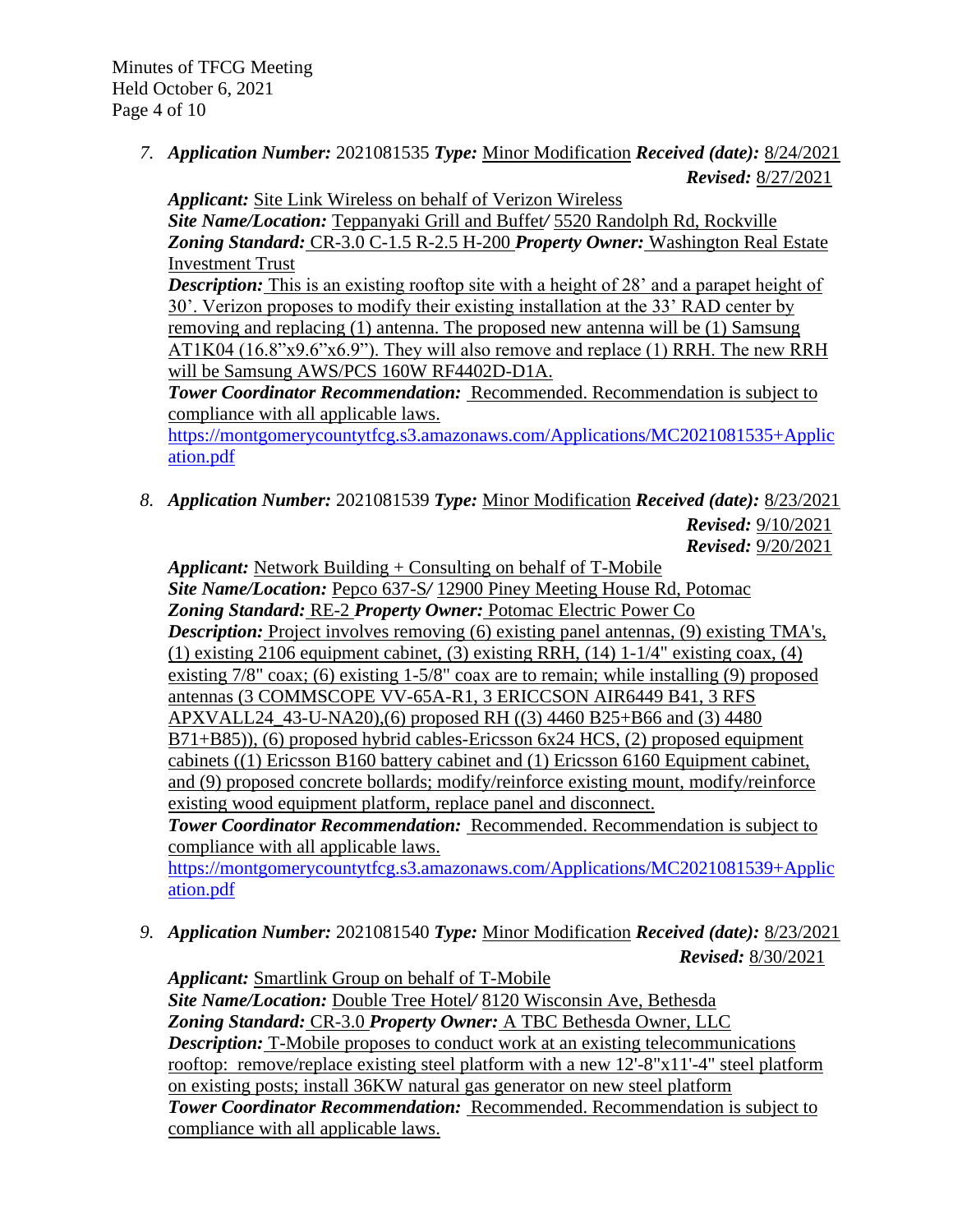[https://montgomerycountytfcg.s3.amazonaws.com/Applications/MC2021081540+Applic](https://montgomerycountytfcg.s3.amazonaws.com/Applications/MC2021081540+Application.pdf) [ation.pdf](https://montgomerycountytfcg.s3.amazonaws.com/Applications/MC2021081540+Application.pdf)

*10. Application Number:* 2021081542 *Type:* Minor Modification *Received (date):* 8/24/2021 *Revised:* 8/30/2021

*Applicant:* Site Link Wireless on behalf of Verizon Wireless *Site Name/Location:* Giant Food - Silver Spring*/* 8750 Arliss St, Silver Spring *Zoning Standard:* CRT-3.0 C-1.0 R-2.75 H-100 *Property Owner:* Washington Real Estate Investment Trust

*Description:* This is an existing rooftop site with a height of 21' and a parapet height of 24'. Verizon proposes to modify their existing installation at the 25' RAD center by removing and replacing (1) antenna. The proposed new antenna will be (1) Samsung  $AT1K04$  (16.8"x9.6"x6.9"). They will also remove (2) and install (1) RRH. The new RRH will be Samsung AWS/PCS 160W RF4402D-D1A.

*Tower Coordinator Recommendation:* Recommended. Recommendation is subject to compliance with all applicable laws.

[https://montgomerycountytfcg.s3.amazonaws.com/Applications/MC2021081542+Applic](https://montgomerycountytfcg.s3.amazonaws.com/Applications/MC2021081542+Application.pdf) [ation.pdf](https://montgomerycountytfcg.s3.amazonaws.com/Applications/MC2021081542+Application.pdf)

*11. Application Number:* 2021091546 *Type:* Minor Modification *Received (date):* 9/2/2021 *Revised:* 9/20/2021 *Revised:* 9/27/2021

*Applicant:* Centerline Communications on behalf of T-Mobile

*Site Name/Location:* Steinberg Silo*/* 15021 Dufief Mill Rd, Gaithersburg *Zoning Standard:* R-200 *Property Owner:* Chabad Lubavitch of Upper Montgomery County

*Description:* Install (3) new antennas, install (3) new RRUs install, remove, and replace (3) existing TMAs w/ (3) new TMAs. Install (2) new 6x12 hybrid cables and remove all unused cables and equipment.

*Tower Coordinator Recommendation:* Recommended. Recommendation is subject to compliance with all applicable laws.

[https://montgomerycountytfcg.s3.amazonaws.com/Applications/MC2021091546+Applic](https://montgomerycountytfcg.s3.amazonaws.com/Applications/MC2021091546+Application.pdf) [ation.pdf](https://montgomerycountytfcg.s3.amazonaws.com/Applications/MC2021091546+Application.pdf)

*12. Application Number:* 2021091548 *Type:* Minor Modification *Received (date):* 9/7/2021

*Revised:* 9/20/2021 *Revised:* 9/27/2021

*Applicant:* Site Link Wireless LLC on behalf of T-Mobile

*Site Name/Location:* White Flint Professional Building*/* 11119 Rockville Pike, Kensington

*Zoning Standard:* EOF-3.0, H-100 *Property Owner:* Rockville Pike Partnership *Description:* T-Mobile is removing (3) existing antennas and (3) existing RRHs. They are adding (6) new antennas and (6) new RRHs on an existing building structure. *Tower Coordinator Recommendation:* Recommended. Recommendation is subject to compliance with all applicable laws.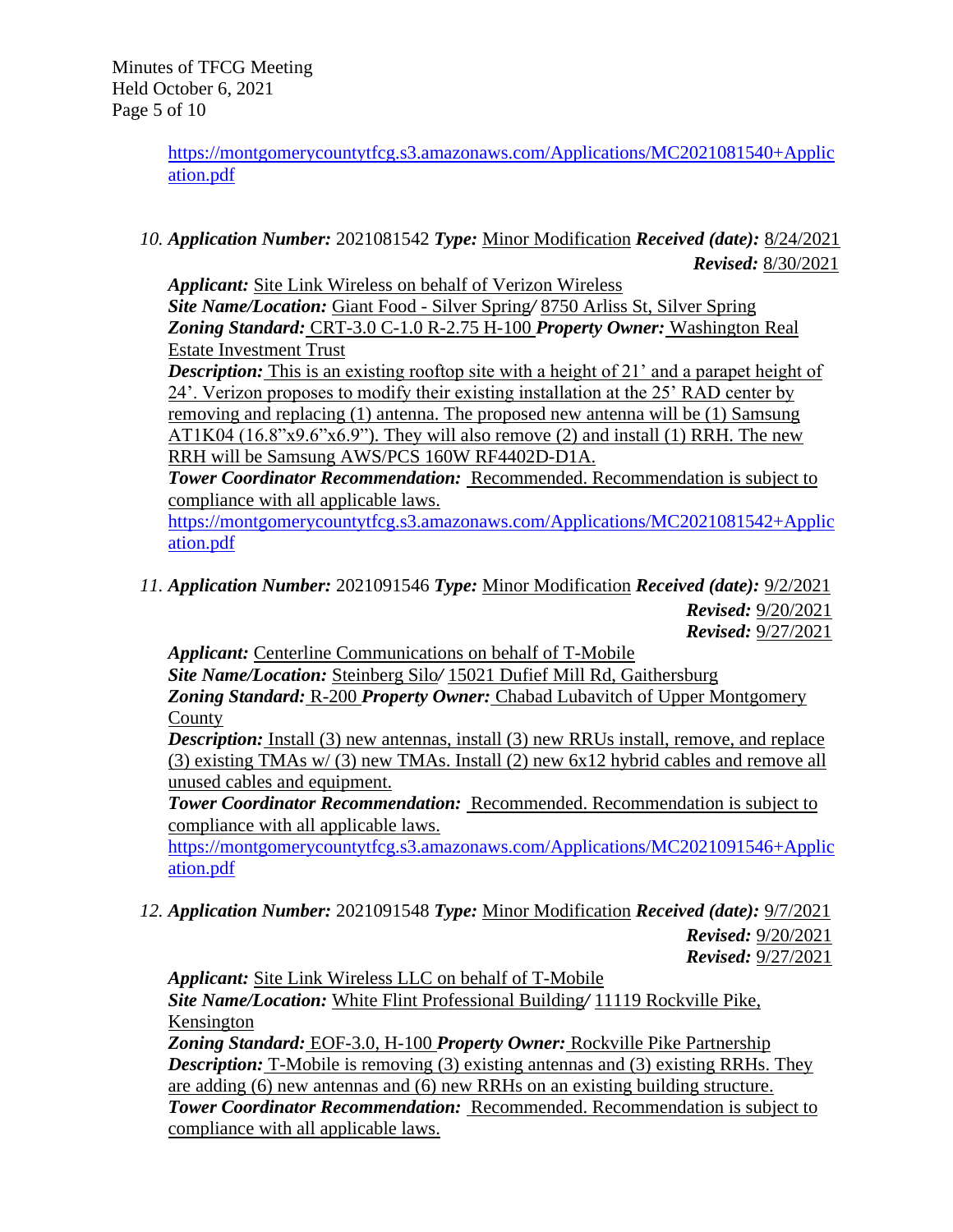[https://montgomerycountytfcg.s3.amazonaws.com/Applications/MC2021091548+Applic](https://montgomerycountytfcg.s3.amazonaws.com/Applications/MC2021091548+Application.pdf) [ation.pdf](https://montgomerycountytfcg.s3.amazonaws.com/Applications/MC2021091548+Application.pdf)

*13. Application Number:* 2021091553 *Type:* Minor Modification *Received (date):* 9/10/2021 *Revised:* 9/23/2021

*Applicant:* Site Link Wireless on behalf of Verizon Wireless *Site Name/Location:* Aurora Condominiums*/* 7915 Eastern Ave, Silver Spring *Zoning Standard:* CR-3.0 C-2.0 R-2.75 H-125 T *Property Owner:* AURORA CONDOMINIUM SOUTH

*Description:* This is an existing rooftop site with a height of 107<sup>-2</sup> and a penthouse height of 124'. Verizon proposes to modify their existing installation at the 132' and 138'-3" RAD centers by removing (3) antennas and installing (7) antennas. The proposed new antennas will be (3) Samsung AT1K04 (16.8"x9.6"x6.9") at the 138'-3" RAD and (4) Samsung CBRS XXDWMM-12.5-65-8T (16.2"x11.4"x5.5") at the 132' RAD. They will also remove (12) and install (8) RRH's. The new RRH's will be (4) Samsung B2/B66A RRH-BR049 (RFV01U-D1A) and (4) Samsung B5/B13 RRH-BR04C (RFV01U-D2A).

*Tower Coordinator Recommendation:* Recommended. Recommendation is subject to compliance with all applicable laws.

[https://montgomerycountytfcg.s3.amazonaws.com/Applications/MC2021091553+Applic](https://montgomerycountytfcg.s3.amazonaws.com/Applications/MC2021091553+Application.pdf) [ation.pdf](https://montgomerycountytfcg.s3.amazonaws.com/Applications/MC2021091553+Application.pdf)

*14. Application Number:* 2021091555 *Type:* Minor Modification *Received (date):* 9/13/2021 *Revised:* 9/17/2021 *Revised:* 9/27/2021

*Applicant:* NB+C on behalf of T-Mobile

*Site Name/Location:* Pepco Manor View*/* 6424 Manor View Dr, Gaithersburg *Zoning Standard:* RE-1 *Property Owner:* Pepco

**Description:** Sprint, now a part of T-Mobile, proposes to replace (3) mounts, replace (2) cabinets, remove (6) antennas, (3) RRHs, and install (9) antennas, (6) RRHs at the existing telecommunications facility.

*Tower Coordinator Recommendation:* Recommended. Recommendation is subject to compliance with all applicable laws.

[https://montgomerycountytfcg.s3.amazonaws.com/Applications/MC2021091555+Applic](https://montgomerycountytfcg.s3.amazonaws.com/Applications/MC2021091555+Application.pdf) [ation.pdf](https://montgomerycountytfcg.s3.amazonaws.com/Applications/MC2021091555+Application.pdf)

*15. Application Number:* 2021091558 *Type:* Minor Modification *Received (date):* 9/15/2021 *Revised:* 9/23/2021

*Revised:* 9/27/2021

*Applicant:* NB+C on behalf of T-Mobile *Site Name/Location:* Pepco 57-R*/* 24700 Halterman Rd, Gaithersburg

*Zoning Standard:* AR *Property Owner:* Pepco

*Description:* Sprint, now a part of T-Mobile, proposes to remove (6) antennas, (12) RRHs, (2) cabinets, and install (9) antennas, (6) RRHs, (2) cabinets at the existing telecommunications facility.

**Tower Coordinator Recommendation: Recommended. Recommendation is subject to** compliance with all applicable laws.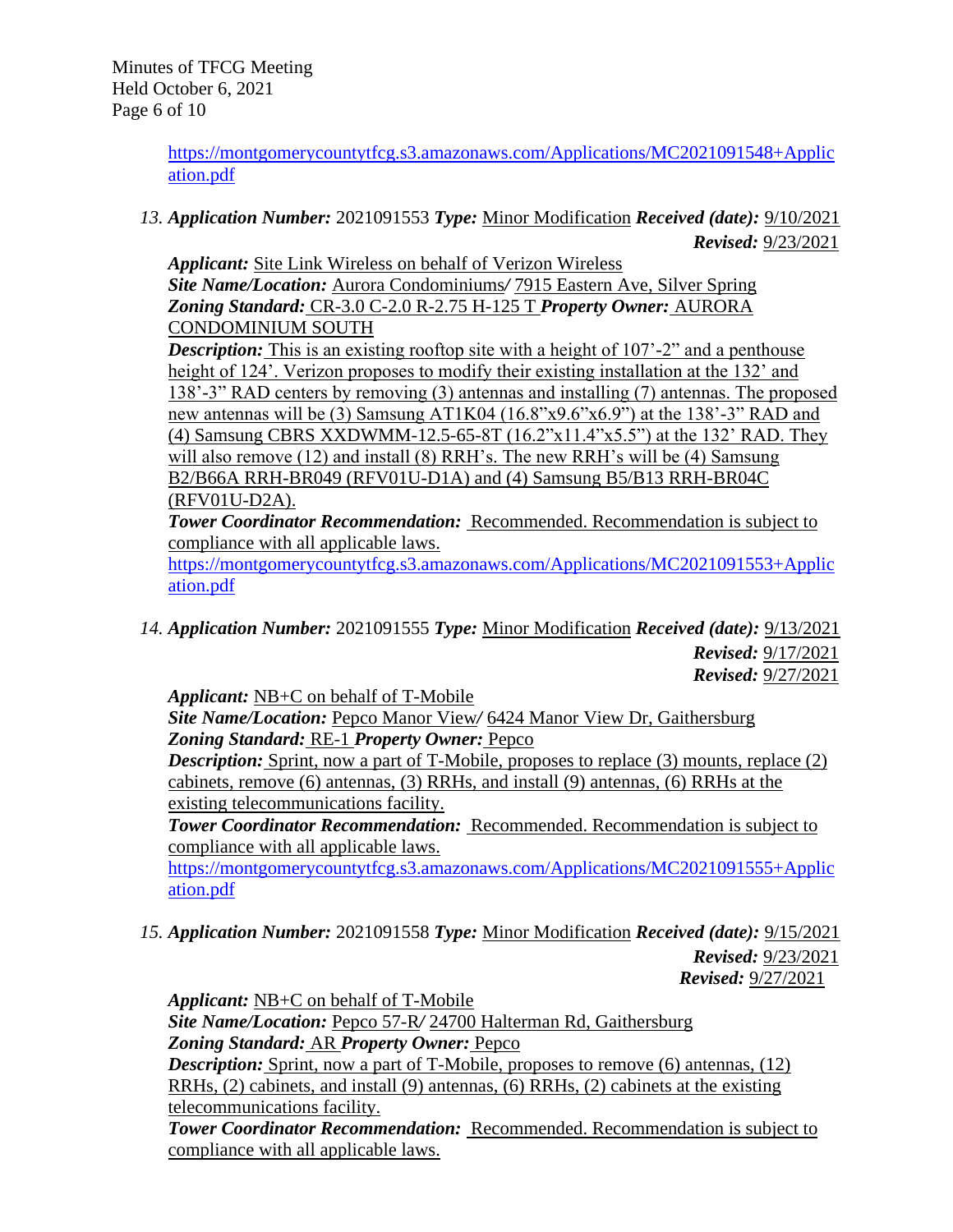Minutes of TFCG Meeting Held October 6, 2021 Page 7 of 10

> [https://montgomerycountytfcg.s3.amazonaws.com/Applications/MC2021091558+Applic](https://montgomerycountytfcg.s3.amazonaws.com/Applications/MC2021091558+Application.pdf) [ation.pdf](https://montgomerycountytfcg.s3.amazonaws.com/Applications/MC2021091558+Application.pdf)

Michelle Grace made a motion to recommend all applications on the consent agenda. Thomas Williamson seconded the motion, and the motion to recommend was unanimously approved.

# **Regular Agenda**

*1. Application Number:* 2021071515 *Type:* Colocation *Received (date):* 7/19/2021

*Revised:* 8/3/2021

*Revised:* 9/28/2021

*Applicant:* Jacobs Telecommunications on behalf of Dish Wireless *Site Name/Location:* Wheaton High School*/* 12501 Dalewood Rd, Silver Spring *Zoning Standard:* R-60 *Property Owner:* MCPS

**Description:** Install (3) Panel Antennas (1 per sector) on (1) Antenna Mount. Install (6) Radio Units (2 per sector), (1) OVP Device, (1) Hybrid Cable and associated jumpers on existing telecommunications tower. Install (1) metal platform for (2) cabinets, (1) ice bridge, (1) telco-fiber box, (1) GPS unit, (1) safety switch, (1) ciena box, and (1) meter socket on the ground beneath the tower.

**Tower Coordinator Recommendation:** Recommended on the condition the applicant attend a future PTA meeting to discuss the proposed collocation, and on the condition the applicant provides written approval from MCPS Staff of the attachments at the time of permitting.

[https://montgomerycountytfcg.s3.amazonaws.com/Applications/MC2021071515+Applic](https://montgomerycountytfcg.s3.amazonaws.com/Applications/MC2021071515+Application+and+Report.pdf) [ation+and+Report.pdf](https://montgomerycountytfcg.s3.amazonaws.com/Applications/MC2021071515+Application+and+Report.pdf)

Julie Elias summarized the application. Boyd Lawrence noted that the school will request that Dish Wireless attend a school meeting and give a presentation on the site, and that Dish will need to request a lease from the School. He will reach out to the Dish contact with these requests.

Marjorie Williams commented for the record that although the TFCG requests a structural analysis with applications, it is not required for the TFCG recommendation. The structural analysis is required to be reviewed by the Department of Permintting Services (DPS).

Debbie Spielberg asked and Boyd lawrence clarified that the carrier would be required to present at a public PTA meeting.

Debbie Spielberg asked for clarification on the RF limits referenced in the Routine Environmental Evaluation provided with the application. Shawn Thompson clarified that the county does not have a requirement for an RF EME report to be submitted, however it is requested out of due diligence when an application is not categorically excluded. The RF EME report provided with this application indicates there are no areas accessible where the emissions would exceed 0.7% - less than 1% - of the FCC's Maximum Permissible Exposure limits.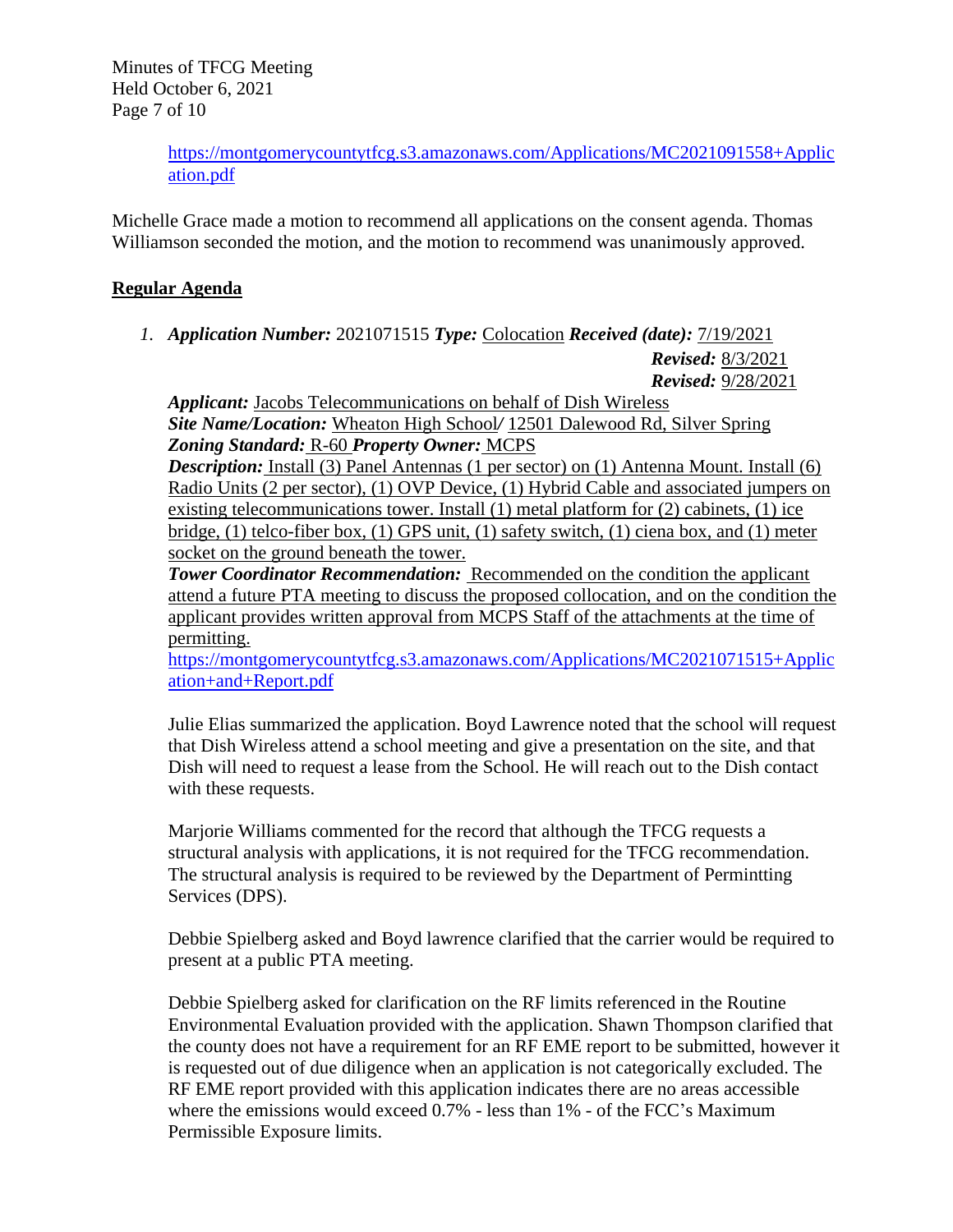Minutes of TFCG Meeting Held October 6, 2021 Page 8 of 10

> Debbie Spielberg questioned how DPS would become aware of a cautionary note included in the T-Mobile structural analysis report for this site from August 2020 (not the application before the TFCG today). Patricia Wolford confirmed tha the TFCG does not approve permitting, and DPS would do a full review as part of the permitting process. Debbie Spielberg requested the recommendation of the TFCG be updated to require the applicant to provide DPS with the structural analysis from T-Mobile's August 2020 application along with their application materials. Julie Elias updated the recommendation to read that the application was "recommended on the condition the applicant attend a future PTA meeting to discuss the proposed collocation, and on the condition the applicant provides DPS with BOE authorization to enter a lease agreement at the time of permitting, and on the condition the applicant provides DPS with T-Mobile's monopole analysis from August 2020 at time of permitting."

> Michelle Grace made a motion to recommend the application. Patricia Wolford seconded the motion. Boyd Lawrence abstained, and the motion to recommend was otherwise unanimously approved.

# *2. Application Number:* 2021071519 *Type:* Replacement *Received (date):* 7/29/2021 *Revised:* 8/31/2021 *Revised:* 9/13/2021

*Applicant:* Jacobs Telecommunications on behalf of AT&T Wireless Full Corporate Name of the Facility Owner: New Cingular Wireless PCS, LLC *Site Name/Location:* Pepco 768445-660780*/* 12221 Parklawn Drive, Rockville *Zoning Standard:* IL-1, H-50 *Property Owner:* Montgomery County *Description:* AT&T is proposing to colocate its Small Wireless Facility including a pole top equipment enclosure and 1 Galtronics Omni antenna GQ2410-06621 inside a canister shroud. At 10' on the pole will be a Commscope enclosure SSC-760237600 containing 1 radio. A PEPCO service meter and power disconnect will be mounted on the lower portion of the pole. The pole is being replaced by PEPCO and will be in line with the other poles in the vicinity to maintain the line of sight along the street scape. **Tower Coordinator Recommendation:** Recommended. Recommendation is subject to compliance with all applicable laws.

[https://montgomerycountytfcg.s3.amazonaws.com/Applications/MC2021071519+Applic](https://montgomerycountytfcg.s3.amazonaws.com/Applications/MC2021071519+Application+and+Report.pdf) [ation+and+Report.pdf](https://montgomerycountytfcg.s3.amazonaws.com/Applications/MC2021071519+Application+and+Report.pdf)

Julie Elias summarized the application. Debbie Spielberg asked for clarification and Julie Elias confirmed that the additional height on the replacement pole would be approximately 7 additional feet.

Boyd Lawrence made a motion to recommend the application. Patricia Wolford seconded the motion, and the motion to recommend was unanimously approved.

*3. Application Number:* 2021081538 *Type:* Replacement *Received (date):* 8/19/2021 *Revised:* 9/22/2021

*Applicant:* Smartlink on behalf of AT&T Wireless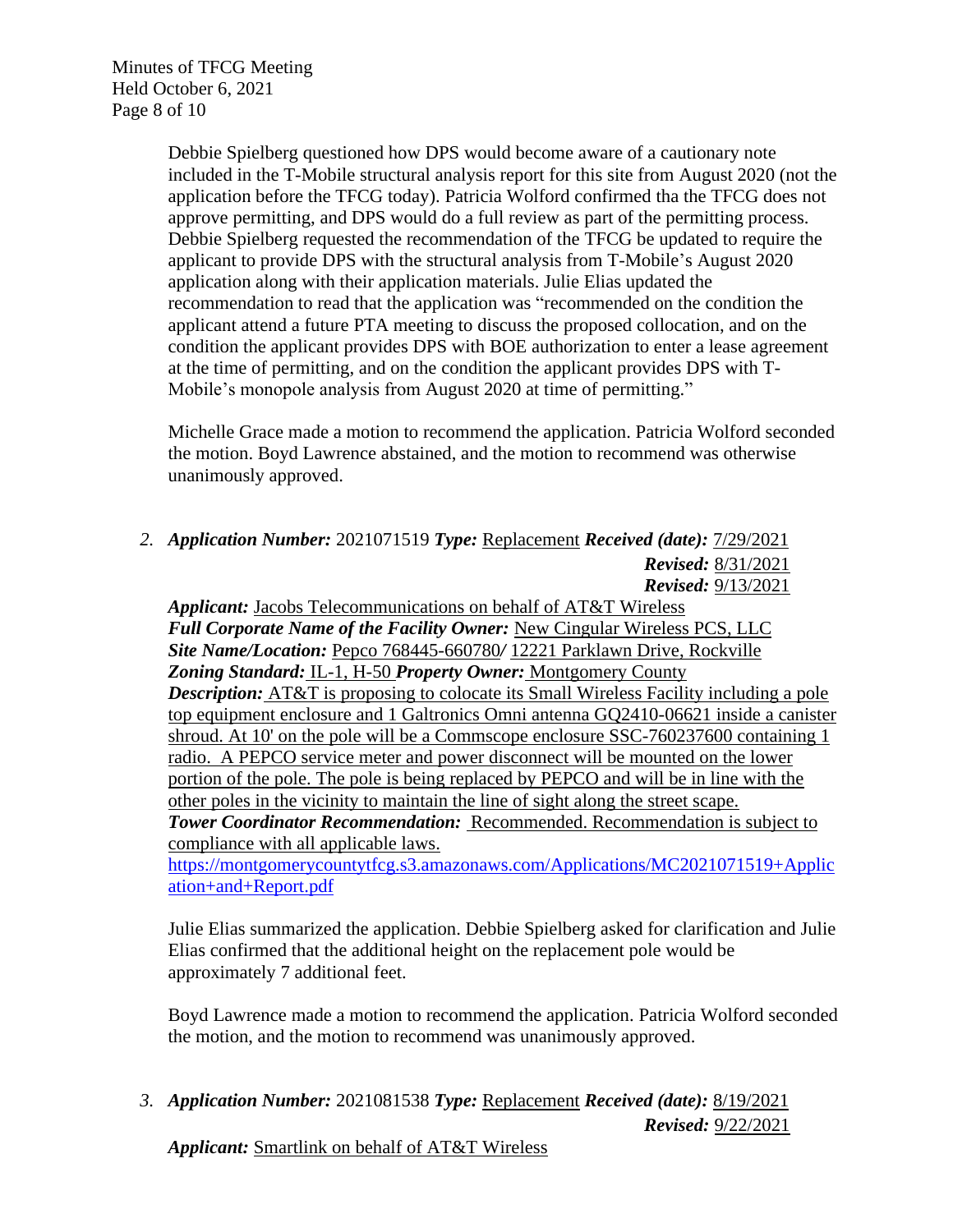Minutes of TFCG Meeting Held October 6, 2021 Page 9 of 10

> *Full Corporate Name of the Facility Owner:* New Cingular Wireless PCS, LLC *Site Name/Location:* PEPCO 747472-9946*/* 1 Central Ave, Gaithersburg *Zoning Standard:* Non-MNCPPC Zoning *Property Owner:* Montgomery County *Description:* Installation of a small cell antenna on a PEPCO replaced wooden utility pole located in the ROW. 1 antenna will be installed at the top of the pole. An equipment shroud containing 1 RRH (remote radio head) installed mid pole. Install 1 Meter, 1 disconnect, and 1 fiber demarc.

**Tower Coordinator Recommendation:** Recommended. Recommendation is subject to compliance with all applicable laws.

[https://montgomerycountytfcg.s3.amazonaws.com/Applications/MC2021081538+Applic](https://montgomerycountytfcg.s3.amazonaws.com/Applications/MC2021081538+Application+and+Report.pdf) [ation+and+Report.pdf](https://montgomerycountytfcg.s3.amazonaws.com/Applications/MC2021081538+Application+and+Report.pdf)

Julie Elias summarized the application. Marjorie Williams noted that the carrier must use the pole referenced in the application, and does not have allowance to choose other poles in the area. Should another pole be chosen, a new application would need to be submitted.

Debbie Spielberg inquired and Brian Kim confirmed Central Avenue is a county-owned road and thus this installation is in the county right-of-way. Julie Elias confirmed follow Debbie Spielberg's question that the utility pole had already been replaced by PEPCO, and restated the jurisdiction, and height of equipment cabinet as included in the application.

Patricia Wolford made a motion to recommend the application. Michelle Grace seconded the motion, and the motion to recommend was unanimously approved.

*4. Application Number:* 2021091547 *Type:* Colocation *Received (date):* 9/2/2021

*Revised:* 9/15/2021 *Applicant:* Jacobs Telecommunications on behalf of Dish Network *Site Name/Location:* Concord Building*/* 10605 Concord St, Kensington *Zoning Standard:* CRT-1.5 *Property Owner:* Cadlerock's Concord Building LLC **Description:** Install (3) panel antennas (1 per sector); (3) antenna mounts (1 per sector); (6) remote radio units (2 per sector); (3) over-voltage protection devices; (3) hybrid cables; (1) metal platform with equipment cabinets for BBU, PPC, Power, Telco, and Grounding; and (1) GPS unit on existing rooftop.

*Tower Coordinator Recommendation:* Recommended. Recommendation is subject to compliance with all applicable laws.

[https://montgomerycountytfcg.s3.amazonaws.com/Applications/MC2021091547+Applic](https://montgomerycountytfcg.s3.amazonaws.com/Applications/MC2021091547+Application+and+Report.pdf) [ation+and+Report.pdf](https://montgomerycountytfcg.s3.amazonaws.com/Applications/MC2021091547+Application+and+Report.pdf)

Julie Elias summarized the application. Michelle Grace asked why this application would not qualify as Antenna on an existing structure where there are other carriers already colocated on the structure, and thereby should be on the consent agenda? Marjorie Williams replied that it is on the Regular agenda because the application is from Dish which is a new carrier in the area. Michelle Grace asked for confirmation that this type of colocation would be handled on the consent agenda per the FCC guidelines and for